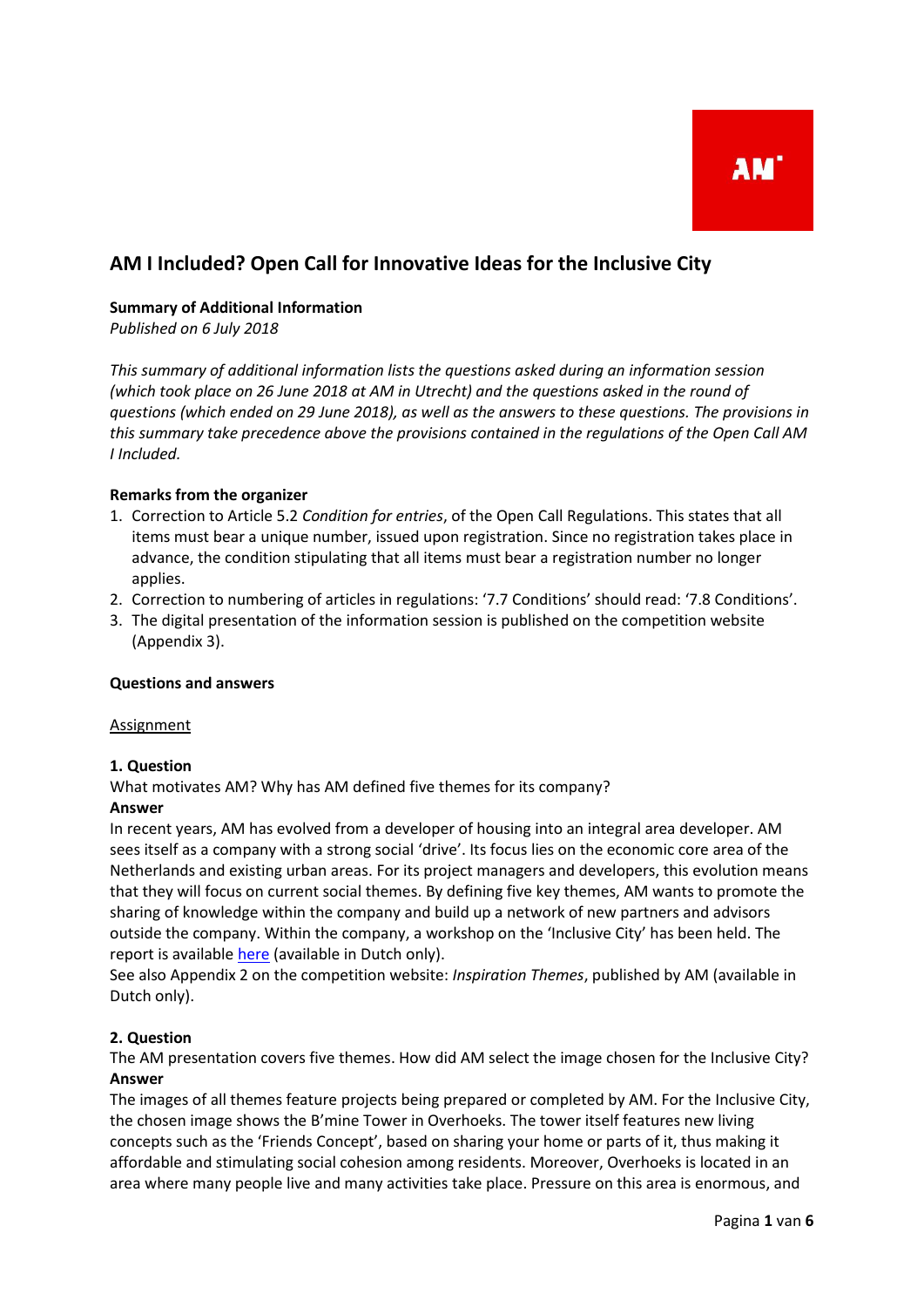there is a threat of gentrification. That raises the issue of how the area can become a place to which many people feel connected.

## **3. Question**

Can you say more about the importance of inclusivity for AM?

## **Answer**

One of the spearheads of AM is 'making city'. What makes cities attractive is their diversity of inhabitants, amenities and activities, and achieving a good balance between them is important. AM is a commercial developer. AM is interested in finding out how, as a developer, it can make a positive contribution to a city that belongs to everybody. Quality of space, and hence quality of life, is part of the mission of AM.

## **4. Question**

Why does AM say so little about its own vision of the Inclusive City?

## **Answer**

AM wants to give participants freedom without dictating any particular direction. The intention is not to restrict participants. AM is looking for innovative visions and new ideas.

## **5. Question**

"Core of the assignment" and the final point of 4.2 "Development strategy": Should business case be written here? To what extent is AM prepared to divulge the investment costs and make these available as a design tool?

## **Answer**

The key is the development strategy. Participants are not requested to produce a design for a specific location. The development strategy can concern ideas about the structure of the development process, the steps that need to be taken, the parties that should be involved in each phase, the organization of the various phases, and perhaps a recommended financial strategy.

AM does not offer insight into investment costs, unless a collaborating partner participates in the development on a risk basis. AM is certainly open to other forms of financing if that benefits the goals of the Inclusive City.

## **6. Question**

Can work methods form part of the vision?

## **Answer**

See answer to previous question.

## **7. Question**

The context envisaged by AM is not entirely clear. Is it the Inclusive City in the Netherlands only, the area where AM operates? Or also the Inclusive City in Africa and Asia?

## **Answer**

AM is open to ideas and examples of good practice from other cultures, and is open to collaborating with people from other countries, but the assignment concerns a Dutch situation.

## Participation

## **8. Question**

It is an international competition. What does that mean in practice?

## **Answer**

It is not clear what you mean by 'international competition'. Participation is open to everybody who meets the conditions for participation. Whether a participant lives and/or works in the Netherlands is irrelevant. To accommodate non-Dutch-speaking individuals from the Netherlands or elsewhere who are interested, the competition documents have been translated as much as possible.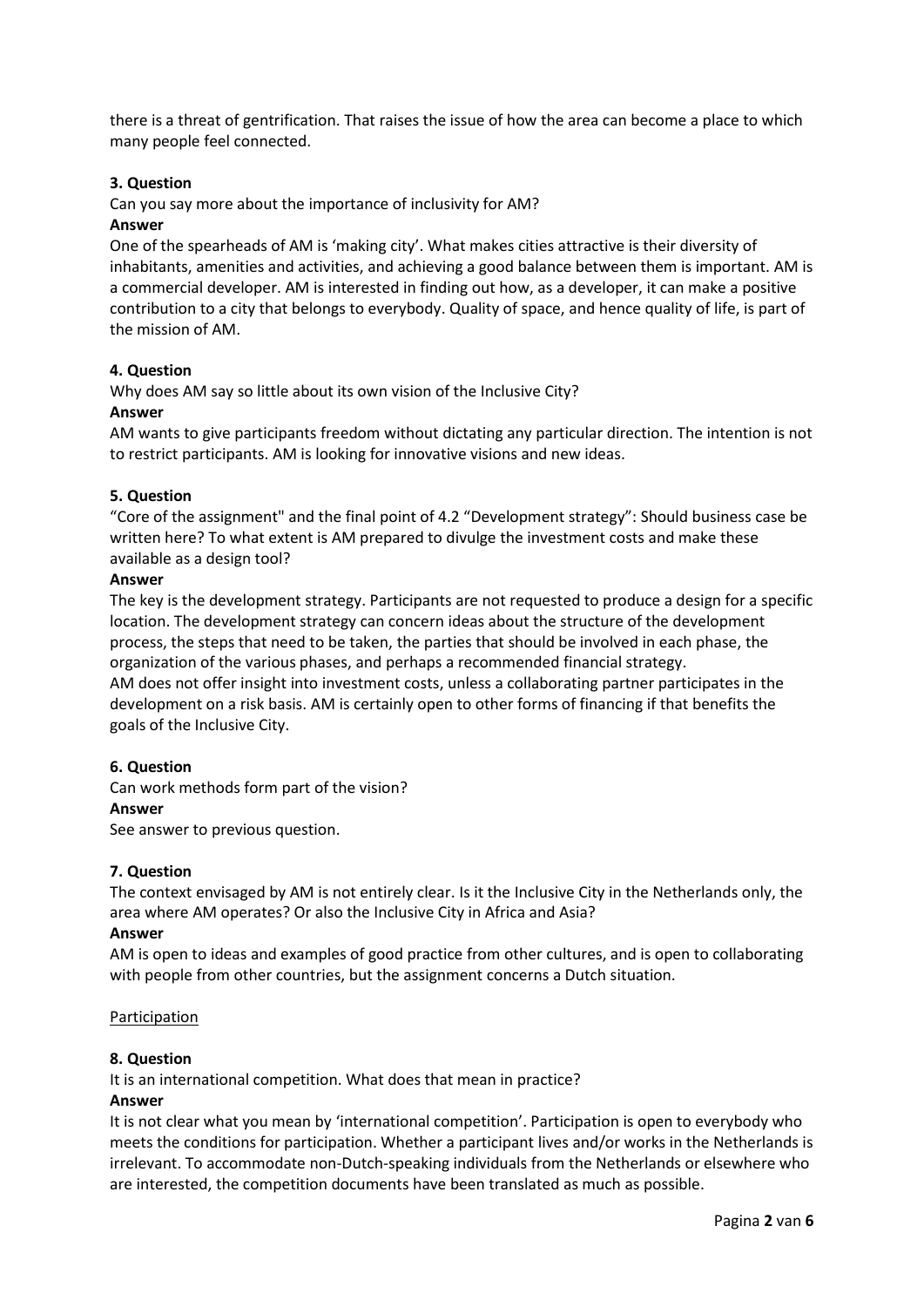The design assignment concerns a Dutch situation. So irrespective of where a vision comes from, it must be applicable to the Dutch case.

## **9. Question**

What target group does the Open Call aim for? Our organization has many members in China and Africa. Should they wish to participate with case studies and references from Guangzhou, Wuhan, Durban, Abuja and Nairobi, and should they be selected to present in the Netherlands, then € 300 and € 2,400 are really not enough to cover the cost of traveling to and staying in the Netherlands.

#### **Answer**

Case studies from elsewhere are not specifically requested. What is requested is a vision of the Inclusive City, and inspiration from other places can be interesting. See also the answer to the previous question.

AM makes funding available to help meet the costs of participants who are eligible to receive it. It is not the intention to cover all the costs of each and every participant, based on where they come from.

Other possibilities could be considered for presentations, for example Skype or conference calls and so on. You could also consider collaborating with a Dutch partner.

If and when an international party is selected for the matchmaking phase, the possibility of 'longdistance contact' or compensation for travel and accommodation by AM will be considered. This will in part depend on the country where the party in question has to travel from.

## **10. Question**

Which of us should we indicate is the entrant in charge?

## **Answer**

That is for you to decide. Keep in mind that the entrant in charge is also the person who presents the vision.

## **11. Question**

Can you add a local councillor to your team?

## **Answer**

The procedure is open to everybody who satisfies the requirements for participation. It is impossible to determine in advance if any conflict of interest will arise in relation to a case located in the municipality where a councillor holds office. Should this exceptional situation arise, then the councillor will probably have to withdraw from the team (also from the point of view of the municipality).

## Entries

## **12. Question**

Could you explain what this sentence in the regulations actually means: *'*What references are there? What makes them suitable as references?*'?*

## **Answer**

References are intended to clarify your vision. You are free to choose any reference images you wish. They do not have to be of your own work. The jury should, however, not be able to deduce the identity of the participant(s) from the reference images. Keep in mind that the first round of the competition is anonymous. The entry, and therefore also the reference images, may in no way reveal the identity of the entrant. If they do, the entrant will be excluded from the competition. Presenting your own work exclusively may conflict with this condition. The organizer is not looking for the most suitable company but for the best vision for this particular assignment. That is the difference between an invitation for architecture services and a design competition. Therefore, entrants who do not possess relevant references of their own have a chance of qualifying for this commission.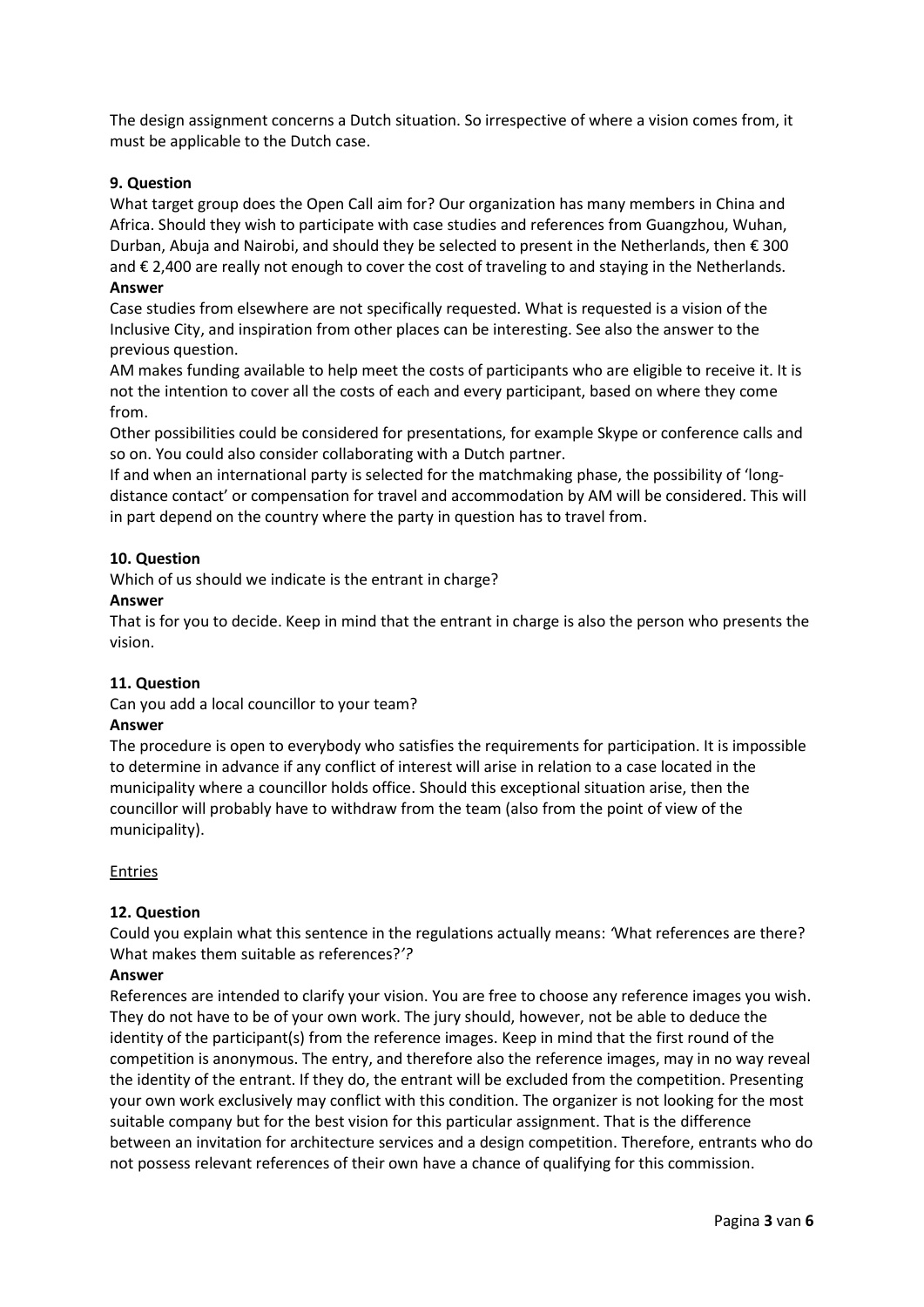## **13. Question**

The regulations state that you cannot submit a design.

#### **Answer**

Indeed. A vision is requested, not a design. Unsolicited material will not be assessed. See also Article 5.2 of the regulations.

#### **14. Question**

We are not requested to submit a design, but are we free to visualize our ideas?

## **Answer**

See answer to the previous questions. References clarify your vision. This also applies to diagrams and other depictions of principles. However, specific designs and renderings are not admissible and therefore to do not meet the conditions for entries.

#### **15. Question**

At the information sessions I seem to recall seeing on the slides that you may submit a maximum of four A4 pages in the first round. I wish to ask whether this is correct, or whether the maximum of three A4 pages specified in the regulations apply.

#### **Answer**

None of the presentations mentioned four A4 pages. The regulations determine that a maximum of three A4 pages may be submitted.

## **16. Question**

If a vision consists more of images than text but does not concern a design, is it permissible? And on the same subject, is it possible to submit photographs or a film (without a design) as reference material with a vision?

#### **Answer**

No ratio between text and image is prescribed. Separate films or photographs may not form part of the entry. The entry should consist of a maximum of 3 A4 pages. All other unsolicited material will not be considered in the assessment.

## **17. Question**

A vision is called for in the first round. After that, a maximum of eight selected entrants are invited to present their vision. Is that the same vision?

#### **Answer**

Yes. Entrants are not allowed to base their presentation on anther vision.

#### **Assessment**

#### **18. Question**

Are measurement parameters used in assessing the entries?

#### **Answer**

Yes. See Article 4.2 of the regulations for the assessment criteria.

## **19. Question**

"Assessment criteria": to what extent is this true? After all, innovative ideas are sought.

#### **Answer**

Innovative ideas can also be assessed; the assessment criteria offer an instrument for doing this.

## **20. Question**

Given the theme of the Open Call, was a jury with a diverse cultural background considered? **Answer**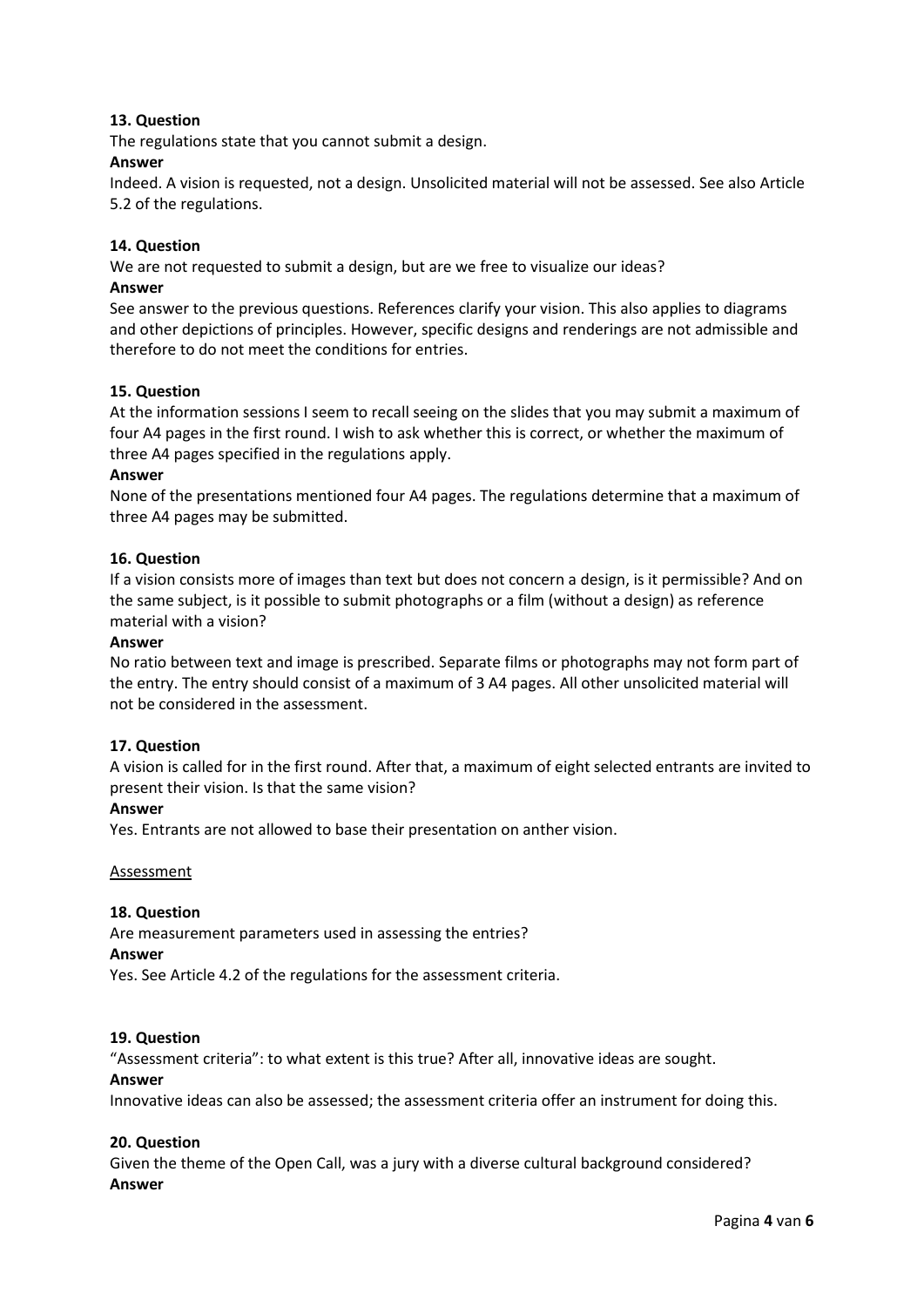The jury was selected on the basis of various aspects of the assignment in relation to the assessment criteria.

## **21. Question**

Will a jury report be written and will it be made public?

## **Answer**

Yes. See Article 6.5 of the regulations.

## Studios

## **22. Question**

Can you explain the process of the studios in more detail? What is the nature of the discussions in terms of contents and of what is expected from us? And how is that viewed in relation to the planning and financial compensation?

## **Answer**

The studio can be seen as a form of matchmaking between the selected participants and AM. AM connects the studio participants with one or more developers, and with a real location or assignment. AM staff from various disciplines will attend the studio, and they will work together on the assignment on the basis of the selected vision. The participants can elaborate their idea further after the studio. The work carried out is in reasonable proportion to the available compensation for the costs. The selected participants will be informed in a timely manner of the experts from AM who will take part in the discussions and of further details concerning the studio.

## **23. Question**

What about the time investment and composition of the team? What is the expected time investment? Can the composition of the team change?

## **Answer**

The team that takes part in the matchmaking should be the same as the team that took part in the open call. The studio will take half a day, possibly in combination with a site visit (in that case: two half days). Preparation is expected to take eight hours, with another four hours for follow-up. The total time investment is expected to be a maximum of twenty hours.

## Follow-up

## **24. Question**

What does this mean: *"involve the selected participant in a concrete design project from its portfolio"*?

## **Answer**

AM possesses land holdings, or has been selected in tender procedures, or is taking part in tenders. Within this framework, it can involve outside parties such as designers. Depending on the nature of a commission, that can be during the phase in which the vision is defined or during the phase of realization. The commission concerns a paid commission from AM at the market rate. Depending on the entry, this can involve an advisory role or a concrete design. The commission concerns a project intended for realization.

## **25. Question**

It's called a competition, but what is the prize?

## **Answer**

The procedure concerns an open call, divided into a number of phases, based on a vision. Each of the maximum of eight selected teams receives € 300, excluding sales tax, for presenting its vision. The four teams selected for participation in the studio after these presentations each receive € 2,400, excluding sales tax, to cover costs. From these four teams, one winner will be chosen. The